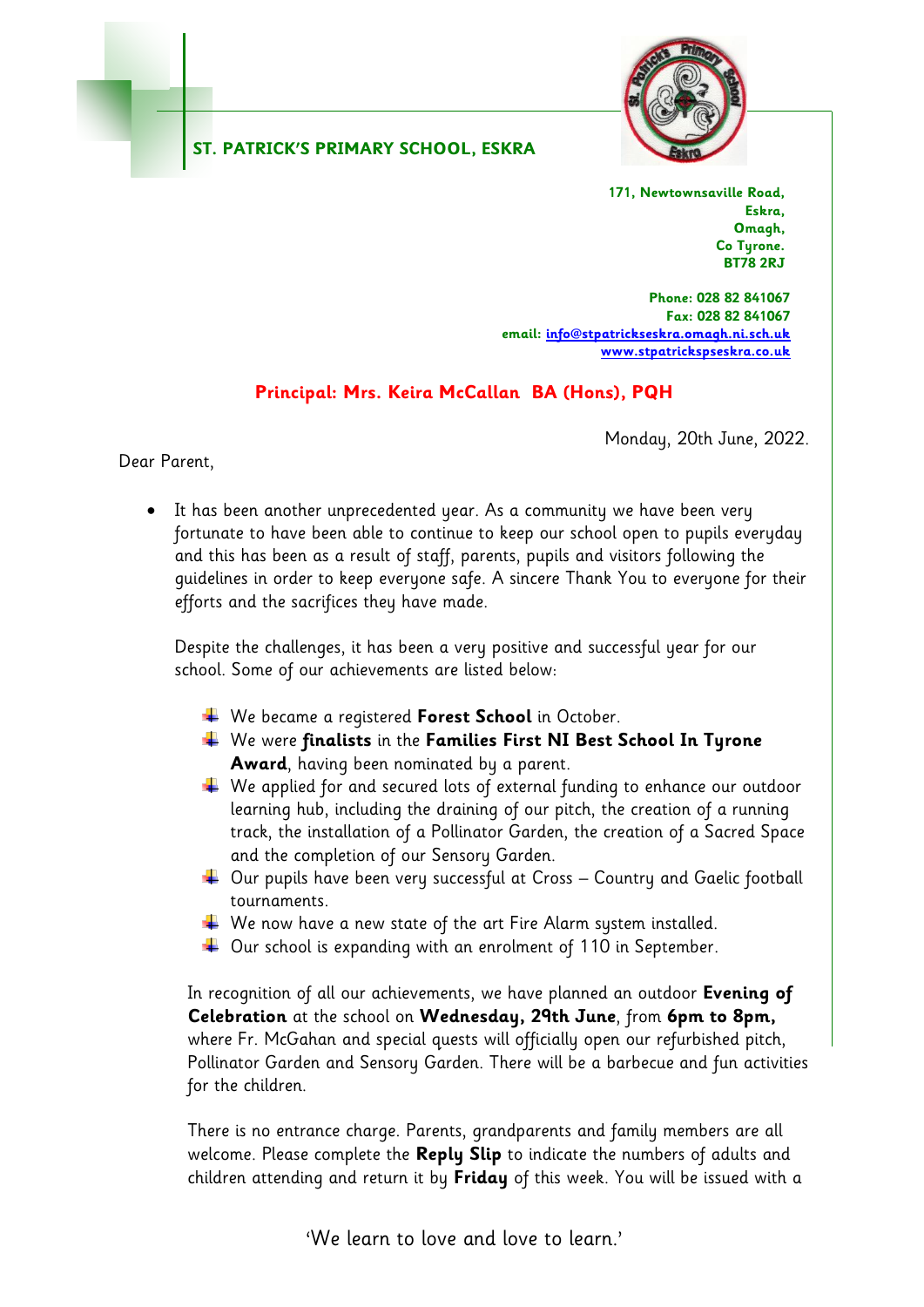menu and a price list for the barbecue later in the week.

- The **Knockmany Cup** is taking place on **Friday, 24th June.** Further information will follow once we have been informed of the arrangements. **Master Meenagh** will be coaching the **Boys' Team** on the day and **Mrs. Deirdre McCarroll** will be coaching the **Girls' Team.**
- **Mrs. Mullin** asks that all **Choir Members** attending the **Leavers' Mass** on **Wednesday** be in **St. Patrick's Church** by **6.40pm**, dressed in full school uniform.
- Please return any permission slips and monies for school trips as soon as possible. The following class trips have been arranged: Thursday, 23rd June – Year 5/6 Trip to Eclipse Cinema, Lifford Thursday, 23rd June – Year 7 Trip to Portstewart/Portrush. Monday,  $27<sup>th</sup>$  June – Year 3/4 Trip to Happy Dayz.
- In periods of hot weather, please make sure that your child comes to school with sun - cream applied and with extra supplies for reapplication during the school day. Sun hats and caps are recommended during the good weather also.
- Please note that the **After – Schools Multi – Sports** has now ended for this academic year. Thank you to Mr. Meenagh for delivering the session throughout the year.
- Your child's **Annual Pupil Profile** (Report) will be sent home on **Thursday, 23rd June.** Please contact the school if you do not receive your child's report. Mrs. McCallan and Mr. Meenagh will issue their Year Seven reports after the **Leavers' Mass** on Wednesday evening.
- **Parents of pupils in Year One.**  A letter from the **School Nurse** will be send home tomorrow with your child. Please return by **Thursday** of this week.
- Please make sure that all dinner and milk monies are paid as soon as possible.
- **Parents of Pupils in Year Seven**:

Our **Leavers' Mass** will take place in **St. Patrick's Church, Eskra** on **Wednesday, 22nd June @ 7pm.** Pupils are not required to wear their school uniform – perhaps they could wear their Confirmation outfits. A **barbecue** for Year Seven pupils and family members attending the Leavers' Mass has been arranged. Please make your way over to the school following the Mass. If you have any special dietary requirements, please inform the school in advance.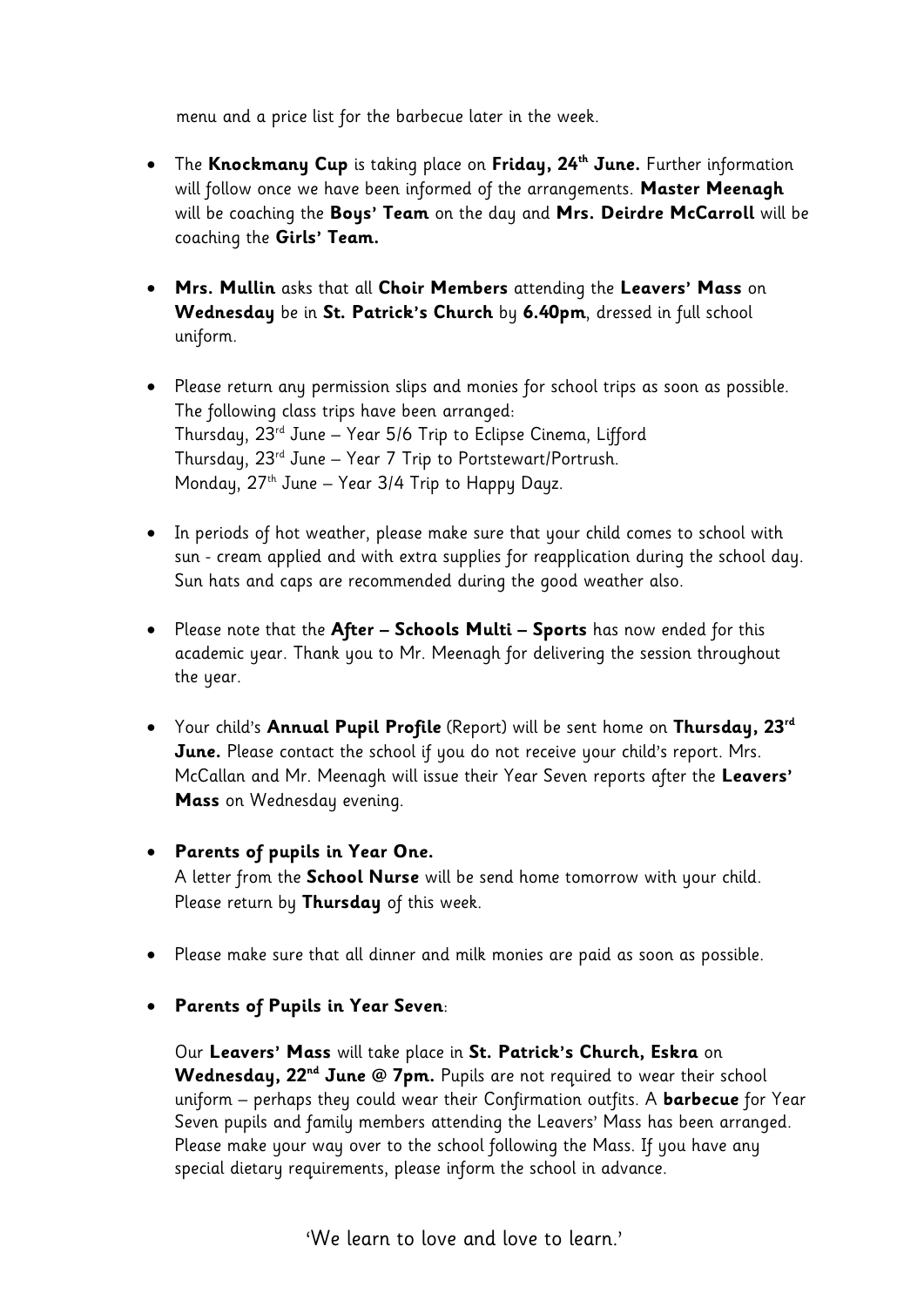**Well done** to all our **Year Seven** pupils who have successfully completed their **Cycling Proficiency**. Thank You to Mrs. Barrett for delivering the programme.

**Year Seven's** last official day will be **Friday, 24 th June.** However, they are welcome to attend next week.

• **Parents of Pupils in Year Six:**

Letters will be sent home tomorrow regarding **Transition Meetings with Mrs. Mulligan** and myself. Please return the reply slip by **Thursday** of this week.

- An **Eco Committee Annual General Meeting** has been arranged for **7pm** on **Monday, 29th June** in the school. All Eco Committee members are asked to attend. A permission slip and an agenda will be sent out tomorrow.
- Our school will close on **Thursday, 30th June @ 12pm** for the summer holidays. Lunch will not be served on this day. Pupils are asked to return to school on **Thursday, 1st September** at the usual time. We look forward to a safe return to school in September. I would like to take this opportunity, on behalf of the Board of Governors, to wish staff, parents and pupils a relaxing and safe summer break.

Yours sincerely,

## *Keira McCallan*

Mrs. Keira McCallan (Principal)



## **Reply Slip – Evening Of Celebration**

Our family **will** be attending the the **Evening of Celebration** on **29th June.**

Our family **will not** be attending the the **Evening of Celebration** on **29th June**

Please indicate the number of family members attending:

Adults Children

Signed:

Date:

'We learn to love and love to learn.'